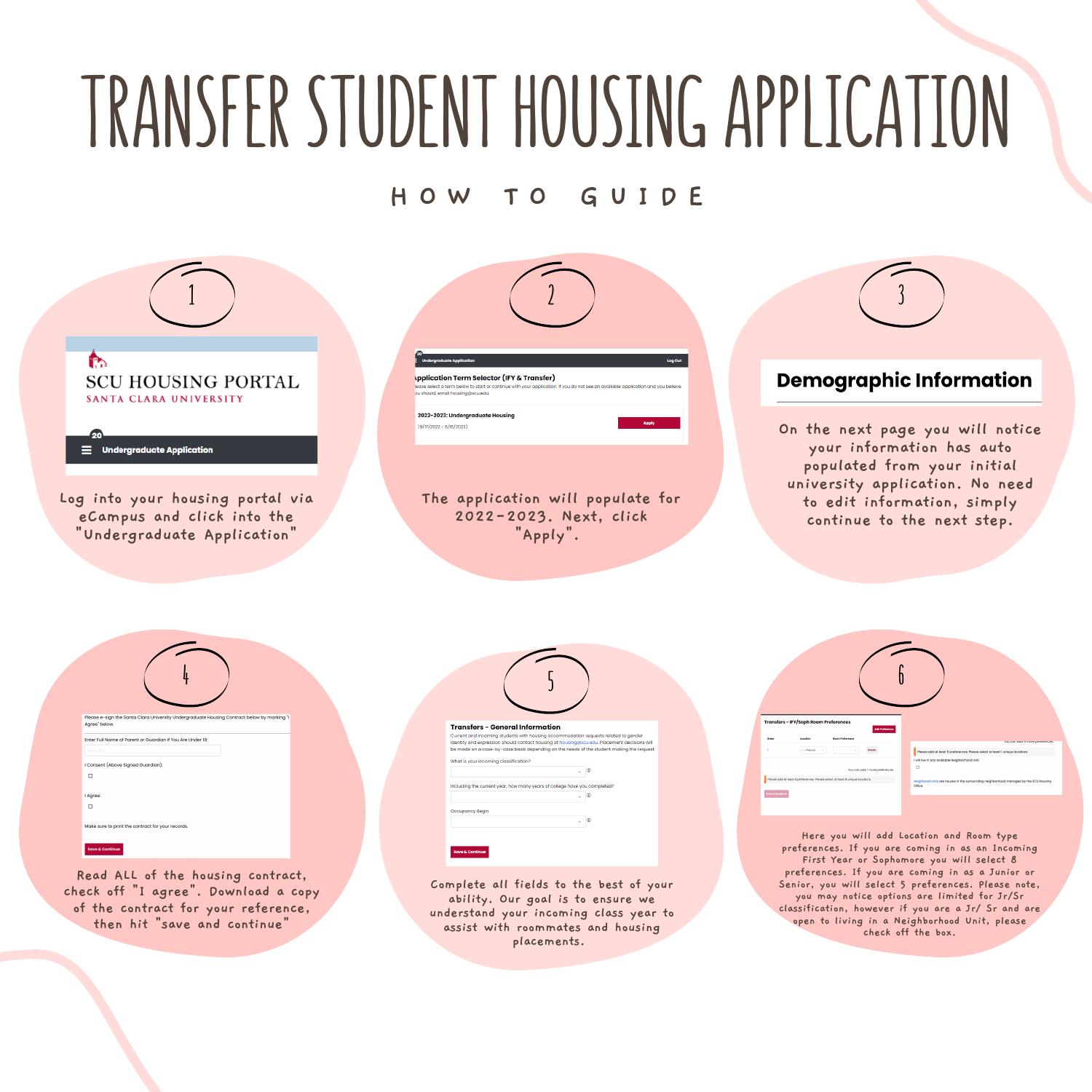## **TRANSFER STUDENT HOUSINGAPPLICATION**

### **H O W T O G U I D E**



#### **Disability-Related Accommodations**

The following two boxes are ONLY for students requesting disability-related housing accommodation(s); please leave blank if you do not have a disability-related housing accomodation(s) request.

All students requesting disability-related housing accommodations must register and submit their housing accommodation request to Office of Accessible Education (OAE) no later than April 1 2022

**If you plan to, or are working with the Office of Accessible Education for a Residential Living Accommodation, please fill in the appropriate information. If not, you may simply continue to the next step.**



#### **Compatibility Questions**

This is your Standard Profile. Answer the following questions by selecting the statement w is closest to your preference. If applicable, this information will be used for matching with potential roommate

**Next, please complete the compatibility questions. Please be sure to be honest with all responses as the system utilizes these to create roommate matches. While as a Transfer student you have the option to select a roommate if they are also a transfer student, please still answer all compatibility questions accurately.**

### **9 IFV & Transfer Meal Pl** uur 2022–2023 meal plan below. You have the option between th<br>ed plan. We suggest incoming first-years and transfers select th<br>i add more points if you run out but you will not be refunded for<br>10 meal points roll over from -<br>2023: Undergraduate Housing Basic Meal Plan (\$2042/term)

**Select your meal plan. Please keep in mind that Transfer Student meal plan options will differ based on incoming class year, (ie. Incoming First Years/Sophomore may only select BASC/PREF while Junior/Seniors may select from all 4 options) which you have filled out earlier in this application.**

**Please note: All students living on campus are required to have a meal plan.**



2. Use your desired roommate's 11-digit Campus ID# to search for them. If your roo t show up in the results, make sure they have started their application

3. Make sure to verify your group once you are complete. You will see a button that says<br>"Verify Group" after the group is created.

**This section is optional, however if you would like to select a your roommate, please hit "Roommate Search" and add them to your group. Please note: this student MUST also be an incoming Transfer Student.**

| <b>Roommate Search By Campus ID#</b>                |
|-----------------------------------------------------|
| Campus ID Number:                                   |
| <empty></empty>                                     |
| Exclude results that cannot be added or joined<br>ञ |
| <b>Search</b><br><b>Manage Group</b>                |
| R                                                   |

**If looking to select a roommate, please have their ID# ready, select them and save them into your group. Then click save and continue. Once this student is added, it will show in their portal that they are in your group.**

**Plan to have a random roommate? Skip to step 13.**



#### **GradGuard College Renter's Insurance**

As noted in your 2022-2023: Undergraduate Housing housing contract, Santa Clara assumes no responsibility and provides no insurance or financial protection for student's personal property. By not carrying protection while on campus, you understand that you are fully responsible for your personal property and any damages you cause while living on campus

All campus residents are eligible to protect their belongings through GradGuard's exclusive student endorsed renter's insurance program. For about \$13 per month, you will receive protection in the case your property is stolen or damaged.

**Grad Guard offers affordable renters insurance for students. While renters insurance is not required it is highly encouraged. When you click, it will take you to another site, and then bring you back. Be sure to click "Save and continue once you make your selection.**